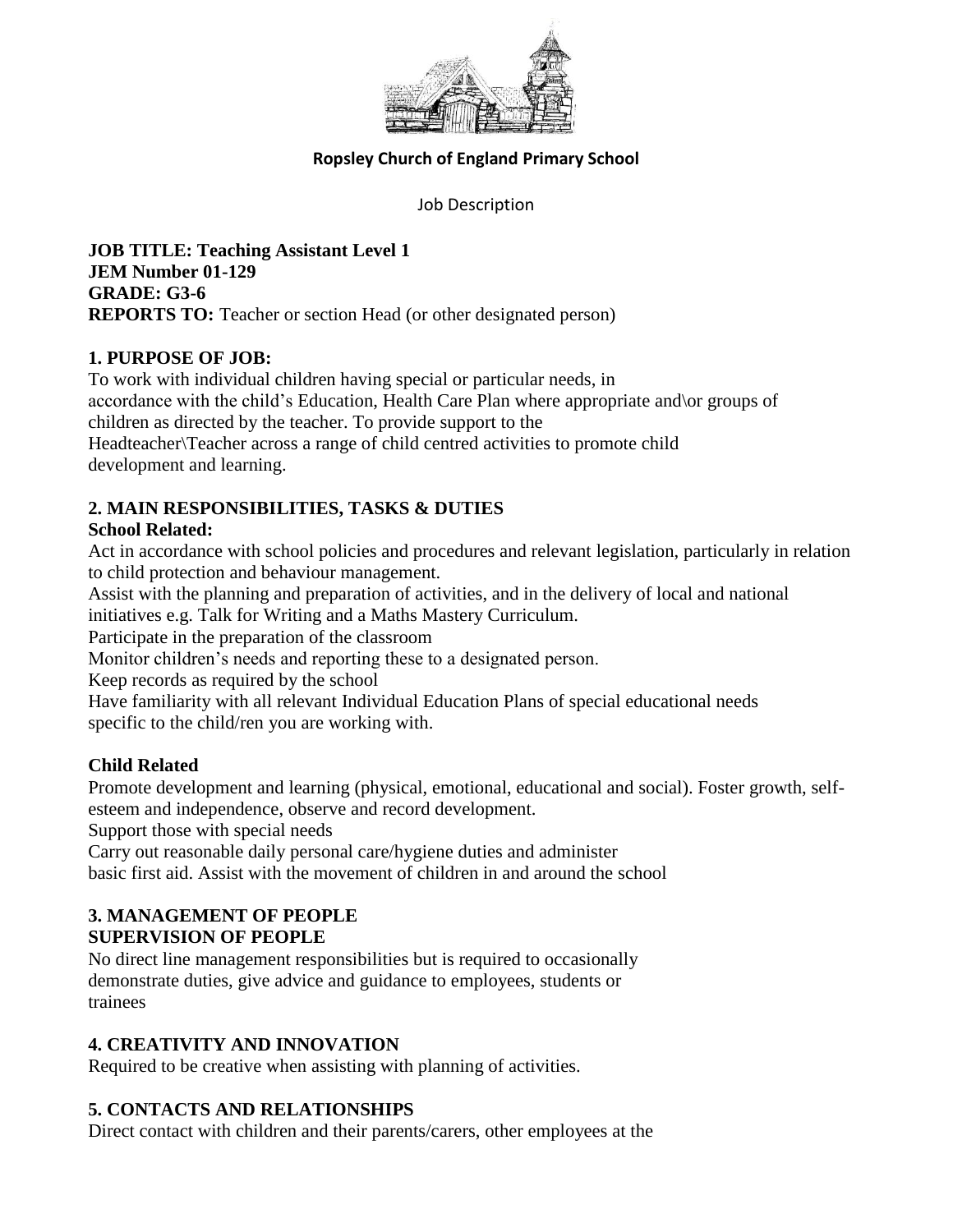

# **Ropsley Church of England Primary School**

## Job Description

school. Liaise with other professionals under the supervision/guidance of the teacher.

## **6. DECISIONS**

#### a) **Discretion**

The postholder must act in accordance with school policies and procedures and relevant legislation, particularly in relation to child protection and behaviour management.

#### b) **Consequences**

Any errors should be easily identified and rectified

## **7. RESOURCES**

Learning resources.

#### **8. WORK ENVIRONMENT**

#### a) **Work Demands**

Subjected to conflicting priorities due to curriculum and care needs

#### b) **Physical Demands**

Subjected to considerable physical demands due, for example, to height of furniture.

#### c) **Working Conditions**

School based and may be required to undertake reasonable duties of a personal nature.

# d) **Work Context**

Potential risk to well being through hygiene duties and possible aggression from pupils/parents/carers.

#### **9. KNOWLEDGE AND SKILLS**

Formal qualifications are not essential for this role, however, the postholder should have the ability to communicate effectively with children and adults, be able to empathise with children and work as part of a team. Desirable for the postholder to have GCSE or equivalent in Maths, English or equivalent level of competency.

#### **10. GENERAL**

**Job Evaluation -** This job description has been compiled to allow the job to be evaluated using the GLEA Job Evaluation scheme as adopted by the County Council.

**Other Duties -** The duties and responsibilities in this job description are not exhaustive. The postholder may be required to undertake other duties that may be required from time to time within the general scope of the post. Any such duties should not substantially change the general character of the post. Duties and